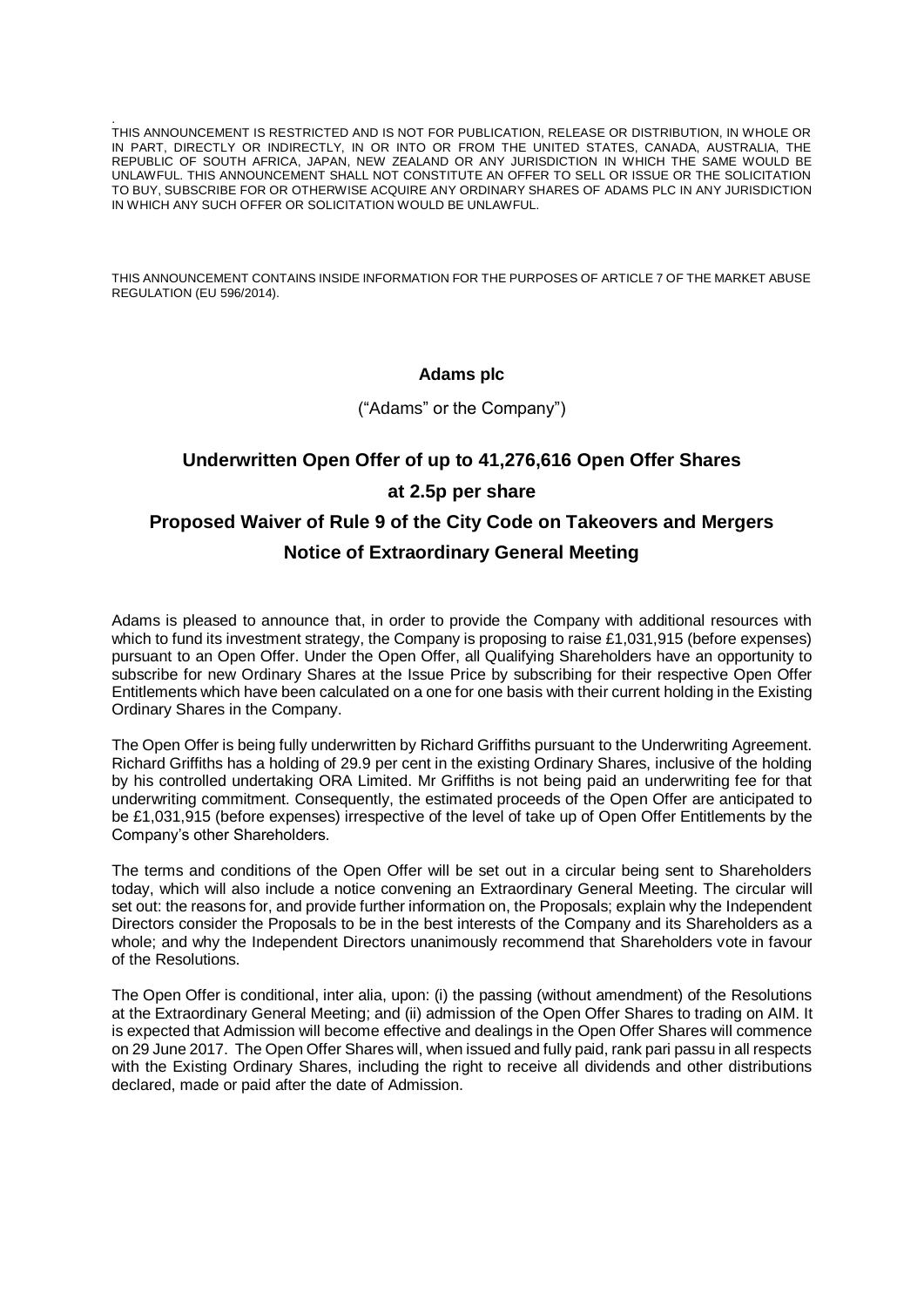## **Enquiries:**

| Adams plc                                            |                       |
|------------------------------------------------------|-----------------------|
| Mike Bretherton                                      | Tel: +44 1534 719761  |
| Nomad - Cairn Financial Advisers LLP                 |                       |
| Sandy Jamieson, James Caithie                        | Tel: +44 207 213 0880 |
| <b>Broker - Peterhouse Corporate Finance Limited</b> |                       |
| Heena Karani                                         | Tel: +44 207 469 3393 |

## **1. Introduction and reasons for the Open Offer**

Adams is pleased to announce that, in order to provide the Company with additional resources with which to fund its investment strategy, the Company is proposing to raise £1,031,915 (before expenses) pursuant to the Open Offer. Under the Open Offer, all Qualifying Shareholders have an opportunity to subscribe for new Ordinary Shares at the Issue Price by subscribing for their respective Open Offer Entitlements which have been calculated on a pro rata basis to their holding in the Existing Ordinary Shares in the Company on the Record Date.

The Open Offer is conditional, inter alia, upon: (i) the passing (without amendment) of the Resolutions at the Extraordinary General Meeting; and (ii) admission of the Open Offer Shares to trading on AIM becoming effective on or before 8.00 a.m. on 29 June 2017 (or such later date and/or time as the Company and Mr Griffiths may decide, being no later than 5.00 p.m. on 14 July 2017).

It is expected that Admission will become effective and dealings in the Open Offer Shares will commence on 29 June 2017. The Open Offer Shares will, when issued and fully paid, rank *pari passu* in all respects with the Existing Ordinary Shares, including the right to receive all dividends and other distributions declared, made or paid after the date of Admission.

The Open Offer is being fully underwritten by Richard Griffiths pursuant to the Underwriting Agreement. Richard Griffiths has a holding of 29.9 per cent in the existing Ordinary Shares, inclusive of the holding by his controlled undertaking ORA Limited. Mr Griffiths is not being paid an underwriting fee for that underwriting commitment. Consequently, the estimated proceeds of the Open Offer are anticipated to be £1,031,915 (before expenses) irrespective of the level of take up of Open Offer Entitlements by the Company's other Shareholders.

## **2. Open Offer Entitlement**

Subject to the fulfilment of the conditions of the Open Offer, Qualifying Shareholders are being given the opportunity to subscribe for Open Offer Shares under the Open Offer at the Issue Price of 2.5 pence per Open Offer Share, payable in full on application and free of all expenses, pro rata to their existing shareholdings on the following basis:

## **1 Open Offer Share for every 1 Existing Ordinary Share**

held by Qualifying Shareholders and registered in their name at the Record Date.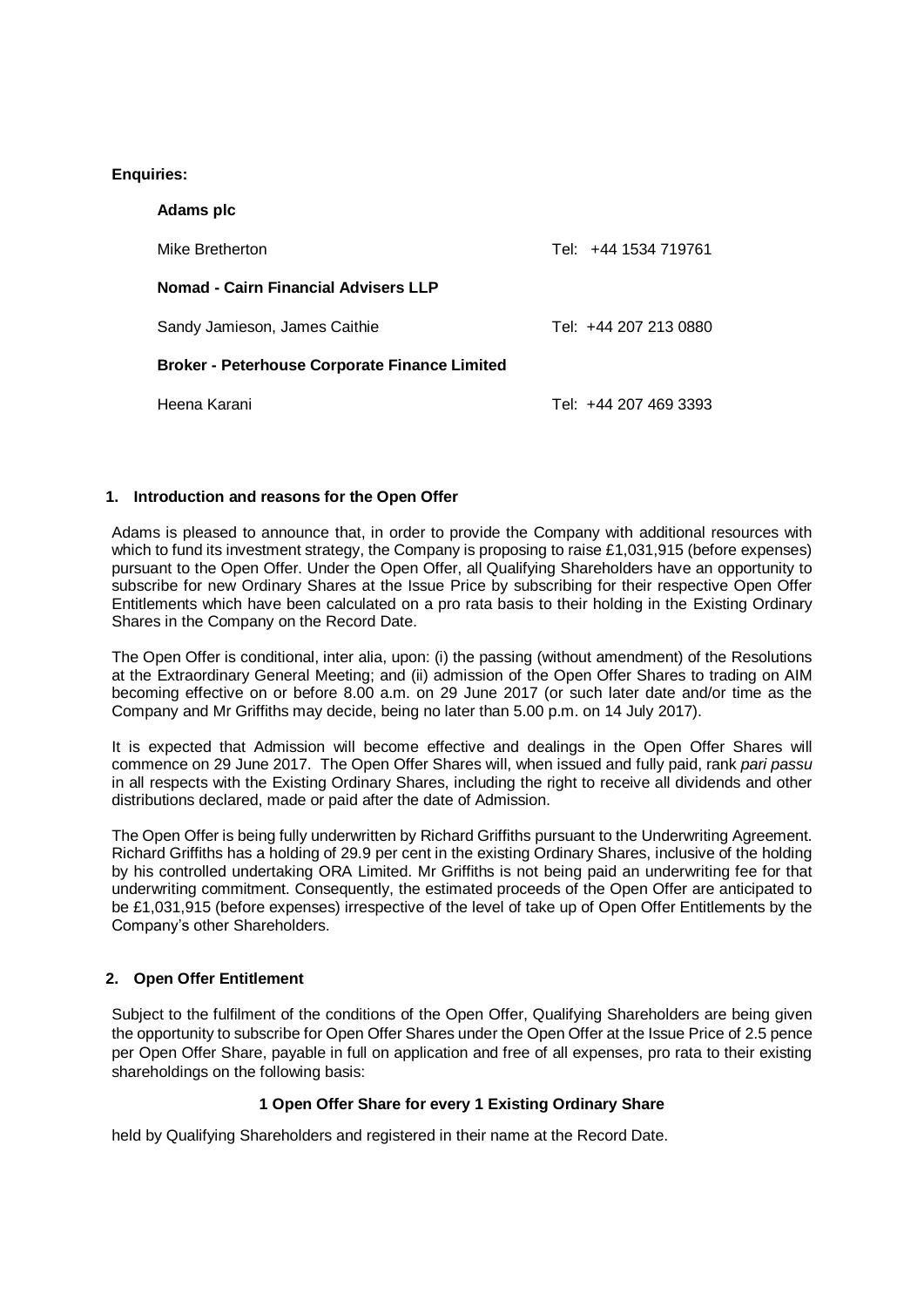The Open Offer Shares will, when issued and fully paid, rank pari passu in all respects with the Existing Ordinary Shares, including the right to receive all dividends and other distributions declared, made or paid after the date of Admission.

**The Open Offer is not a rights issue. Qualifying CREST Shareholders should note that, although the Open Offer Entitlements will be admitted to CREST and be enabled for settlement, applications in respect of entitlements under the Open Offer may only be made by the Qualifying Shareholder originally entitled or by a person entitled by virtue of a bona fide market claim raised by Euroclear's Claims Processing Unit. Qualifying Non-CREST Shareholders should note that the Application Form is not a negotiable document and cannot be traded. Qualifying Shareholders should be aware that under the Open Offer, unlike in a rights issue, any Open Offer Shares not applied for will not be sold in the market or placed for the benefit of Qualifying Shareholders who do not apply under the Open Offer.** 

Application has been made for the Open Offer Entitlements of Qualifying CREST Shareholders to be admitted to CREST. It is expected that such Open Offer Entitlements will be admitted to CREST on 5 June 2017. The Open Offer Entitlements will also be enabled for settlement in CREST on 5 June 2017 to satisfy bona fide market claims only. Applications through the CREST system may only be made by the Qualifying CREST Shareholder originally entitled or by a person entitled by virtue of a bona fide market claim.

Qualifying Non-CREST Shareholders will receive an Application Form which sets out their maximum entitlement to Open Offer Shares as shown by the number of Open Offer Entitlements allocated to them.

If applications are made for less than all of the Open Offer Shares available, then the lower number of Open Offer Shares will be issued to Qualifying Shareholders and any outstanding Open Offer Entitlements will be taken up by Richard Griffiths pursuant to the Underwriting Agreement.

The Open Offer is restricted to Qualifying Shareholders in order to enable the Company to benefit from exemptions from securities law requirements in certain jurisdictions outside the United Kingdom.

#### *Action to be taken in respect of the Open Offer*

Qualifying Non-CREST Shareholder will be sent an Application Form which gives details of their Open Offer Entitlement (i.e. the number of Open Offer Shares available to them). If Shareholders wish to apply for Open Offer Shares under the Open Offer, they should complete the Application Form and post it, or return it by hand (during normal business hours only), together with payment in full in respect of the number of Open Offer Shares applied for, to Share Registrars Limited, The Courtyard, 17 West Street, Farnham, Surrey, GU9 7DR so as to arrive as soon as possible and in any event so as to be received by no later than 11.00 a.m. on 26 June 2017.

For Qualifying CREST Shareholders, no Application Form will be sent. Qualifying CREST Shareholders will receive a credit to their appropriate stock account in CREST in respect of their Open Offer Entitlement.

The latest time for applications to be received under the Open Offer is 11.00 a.m. on 26 June 2017. The procedure for application and payment depends on whether, at the time at which application and payment is made, Shareholders have an Application Form in respect of their Open Offer Entitlement or their Open Offer Entitlement has been credited to their stock account in CREST.

#### **3. Financial update to 31 March 2017 and effect of Open Offer**

As at the end of March 2017, the Company's cash balances stood at £35,000 (€41,000). The Open Offer will raise £1,031,915 million (before expenses) and the net proceeds of this will put the Company on a sound financial footing to enable it to fund investment opportunities focusing on the technology and life science sectors in accordance with its investing policy.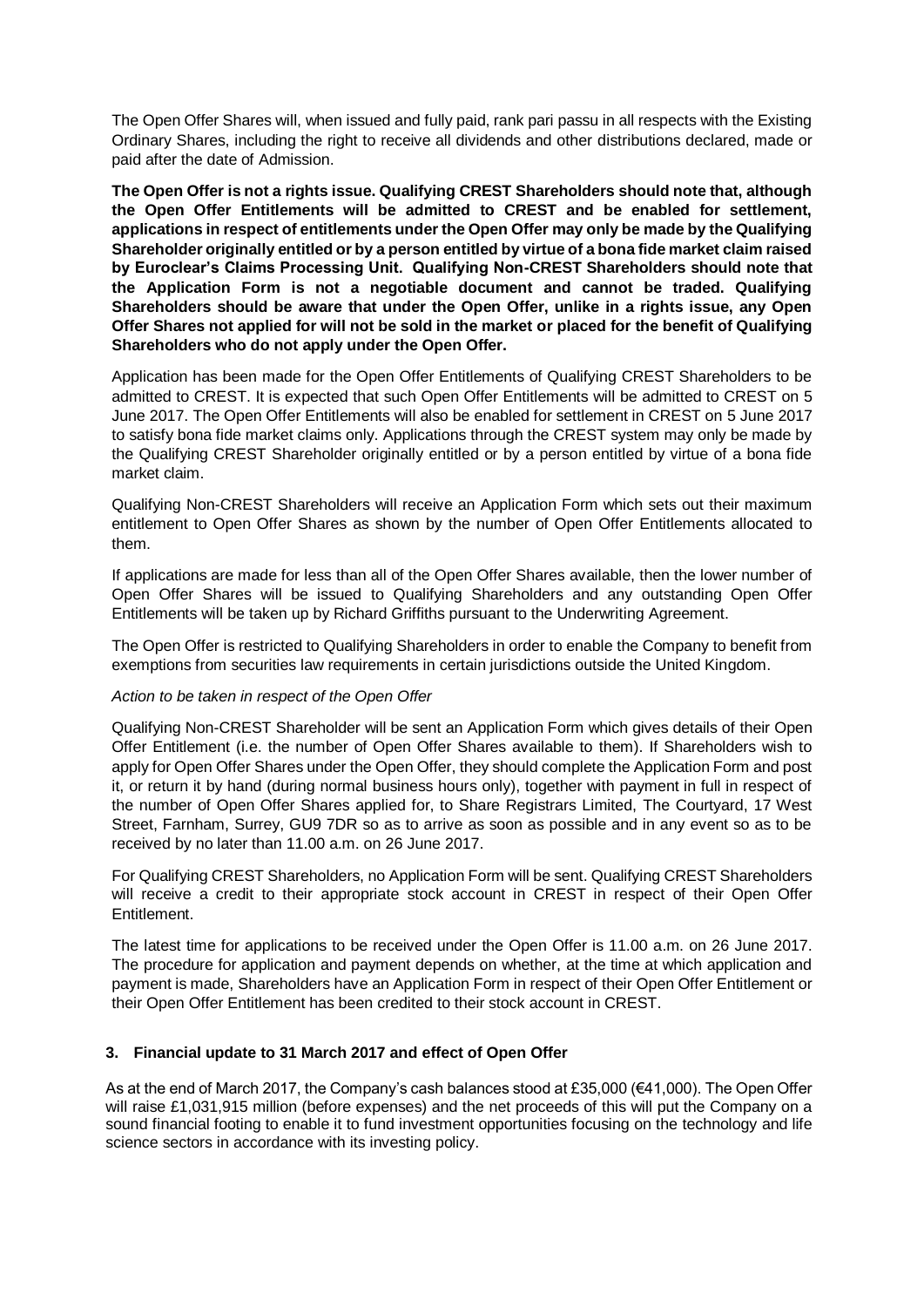The Company currently holds four AIM quoted investments which, based on the closing middle market prices of the shares in these companies on 1 June 2017, being the latest practicable date prior to the date of this announcement, have an aggregate value of £734,035. The investment portfolio comprises 69,000 shares in GVC Holdings plc valued at £552,000, 1,900,000 shares in Oxford Pharmascience Group plc valued at £29,925, 41,000 shares in Imagination Technologies Group plc valued at £48,585 and 202,000 shares in Communisis plc valued at £103,525. The Company also holds approximately £95,000 of loan notes and a small equity shareholding of £5,200 in Sherwood Holdings Limited, an unquoted company incorporated in the UK.

The Company's audited accounts to 31 March 2017 are expected to be announced on around 20 June 2017. Highlights of the as yet unaudited results to 31 March 2017 are as follows:

- Net assets at the end of the year €1,114,000 (2016: €1,100,000)
- Net asset value per share at the end of the year €0.0270 (2016: €0.0266)
- Gain for the year €14,000 (2016: loss  $€ 234,000$ )
- Cash and short term deposits at the end of the year €41,000 (2016:  $€258,000$ )

#### **4. Underwriting Agreement**

The Open Offer is being fully underwritten by Richard Griffiths pursuant to the Underwriting Agreement by which he has committed to take up his own maximum Open Offer Entitlement to 2,697,202 shares under the Open Offer and has further agreed to subscribe for or purchase, at the Open Offer Price, all of the Open Offer Shares not taken up by Shareholders under the Open Offer.

The obligations of Mr Griffiths under the Underwriting Agreement are conditional upon Admission becoming effective on or before 8.00 a.m. on 29 June 2017 (or such later date and/or time as the Company and Mr Griffiths may agree, being no later than 5.00 p.m. on 14 July 2017).

Mr Griffiths is not being paid an underwriting fee for the underwriting commitment.

The Underwriting Agreement is considered to be a related party transaction under the AIM Rules. The Independent Directors consider, having consulted with Cairn, the Company's Nominated Adviser, that the terms of the Underwriting Agreement are fair and reasonable insofar as Shareholders are concerned.

#### **5. Concert Party**

Richard Griffiths has a direct shareholding of 1,025 Existing Ordinary Shares and his family own 2,696,177 Existing Ordinary Shares, representing in aggregate 6.53 per cent. of the current issued share capital of the Company. In addition, Mr Griffiths controls 80.36 per cent. of ORA Limited, which in turn holds 9,645,531 Existing Ordinary Shares representing 23.37 per cent. of the current issued share capital of the Company. ORA is therefore treated as a member of the Concert Party. Accordingly, Mr Griffiths and parties treated as acting in concert with him have an interest in a total of 12,342,733 Existing Ordinary Shares representing 29.90 per cent. of the current issued share capital of the Company.

Michael Bretherton, Chairman of the Company, is also a director of ORA and holds a 5.00 per cent. beneficial interest in ORA. Mr Bretherton does not have a direct holding in the Existing Ordinary Shares of the Company.

Richard Griffiths, Michael Bretherton and ORA are considered by the Panel to be acting in concert and are the members of the Concert Party.

#### **6. Waiver of Rule 9 of the City Code on Takeovers and Mergers**

The Code Waiver is being sought in connection with the Open Offer.

The Concert Party holds 12,342,733 Existing Ordinary Shares (all of which comprise shares in which Mr Griffiths has an interest) representing 29.90 per cent. of the current issued share capital of the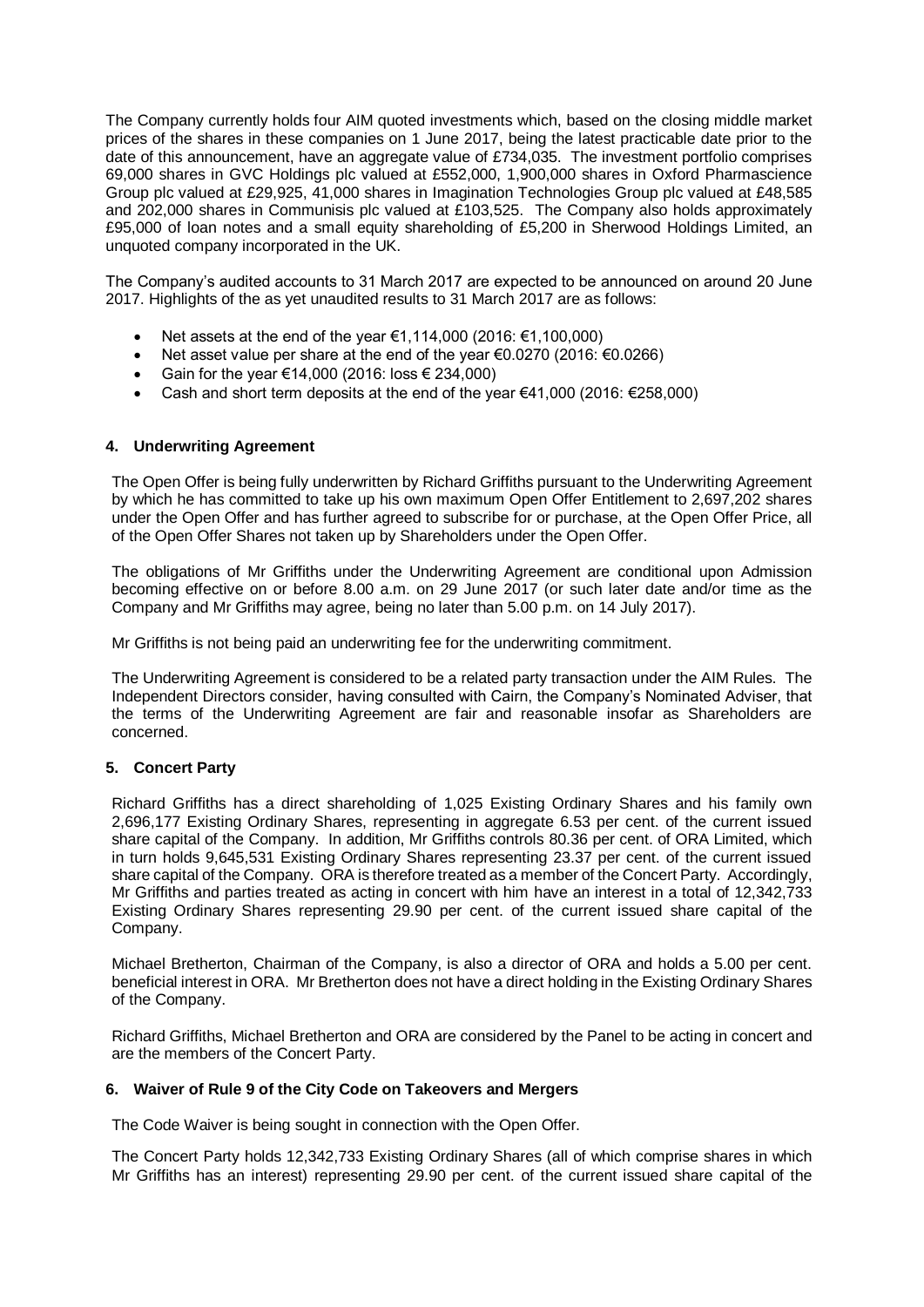Company. Mr Griffiths has committed to take up his Open Offer Entitlement and has also agreed to fully underwrite the Open Offer. If a number of Qualifying Shareholders decline to take up their Open Offer Entitlement and the Company was to issue Open Offer Shares to Mr Griffiths pursuant to the Open Offer and the Underwriting Agreement, then the shareholding interest of Mr Griffiths and the Concert Party could increase to above 30.0 per cent. If none of the other Qualifying Shareholders take up their Open Offer Entitlements, the Concert Party holding (all of which comprise shares in which Mr Griffiths has an interest) would increase to 64.95 per cent. of the Enlarged Share Capital of the Company.

As detailed in paragraph 7 below, this would ordinarily result in the Concert Party being required to make a mandatory cash offer, under the City Code, to the remaining Shareholders to acquire their Shares. Resolution 3 (the "Whitewash Resolution") is being proposed to enable the Company to issue further Ordinary Shares to Mr Griffiths pursuant to the Open Offer and the Underwriting Agreement, without him or the Concert Party being required to make a mandatory cash offer to the remaining Shareholders.

#### **7. The City Code and the Code Waiver**

As indicated above, the terms of the Open Offer and the Underwriting Agreement give rise to certain considerations under the City Code. Brief details of the Panel, the City Code and the protection they afford are given below.

The purpose of the City Code is to supervise and regulate takeovers and other matters to which it applies. The City Code is issued and administered by the Panel. The Company is a company to which the Code applies and as such its Shareholders are therefore entitled to the protections afforded by the City Code.

Under Rule 9 of the City Code, where any person acquires, whether by a single transaction or a series of transactions over a period of time, an interest (as defined in the City Code) in shares which (taken together with shares in which persons acting in concert with him are interested) carry 30 per cent. or more of the voting rights of a company which is subject to the City Code, that person is normally required by the Panel to make a general offer, in cash, to all the remaining shareholders to acquire their shares. Rule 9 of the City Code further provides that, *inter alia*, where any person who, together with persons acting in concert with him, is interested in shares which in aggregate carry not less than 30 per cent. of the voting rights of a company but does not hold shares carrying more than 50 per cent. of such voting rights and such person, or any such person acting in concert with him, acquires an interest in additional shares which increase his percentage of shares carrying voting rights, such person is normally required by the Panel to make a general offer to the remaining shareholders to acquire their shares.

An offer under Rule 9 must be made in cash and at the highest price paid by the person required to make the offer or any person acting in concert with him for any interest in shares of the company during the 12 months prior to the announcement of the offer.

Richard Griffiths, Michael Bretherton, and ORA, who are considered by the Panel to be a concert party, currently have an interest in 12,342,733 Ordinary Shares (all of which comprise shares in which Mr Griffiths has an interest), representing approximately 29.90 per cent. of the current issued share capital of the Company. Following the Proposals, as a result of the issue of further Ordinary Shares to Mr Griffiths pursuant to the Open Offer and the Underwriting Agreement, the interest of the Concert Party could increase to a maximum of 53,619,349 Ordinary Shares (all of which would comprise shares in which Mr Griffiths has an interest) representing 64.95 per cent. of the Enlarged Share Capital if none of the other Qualifying Shareholders take up their Open Offer Entitlements. This would have the effect of increasing the degree to which Mr Griffiths would be able to exercise influence over all matters requiring Shareholder approval, including election of Directors and the ability to pass special resolutions.

The Panel has been consulted and has agreed to waive the requirement for Mr Griffiths or the Concert Party to make a general offer under Rule 9 of the City Code in cash for Ordinary Shares in the Company which might otherwise arise as a result of the issue of further Ordinary Shares to Mr Griffiths pursuant to the Open Offer and the Underwriting Agreement, subject to the Whitewash Resolution (as set out in the notice convening the Extraordinary General Meeting) being passed on a poll by the Independent Shareholders. To be passed, the Whitewash Resolution will require a simple majority of the votes cast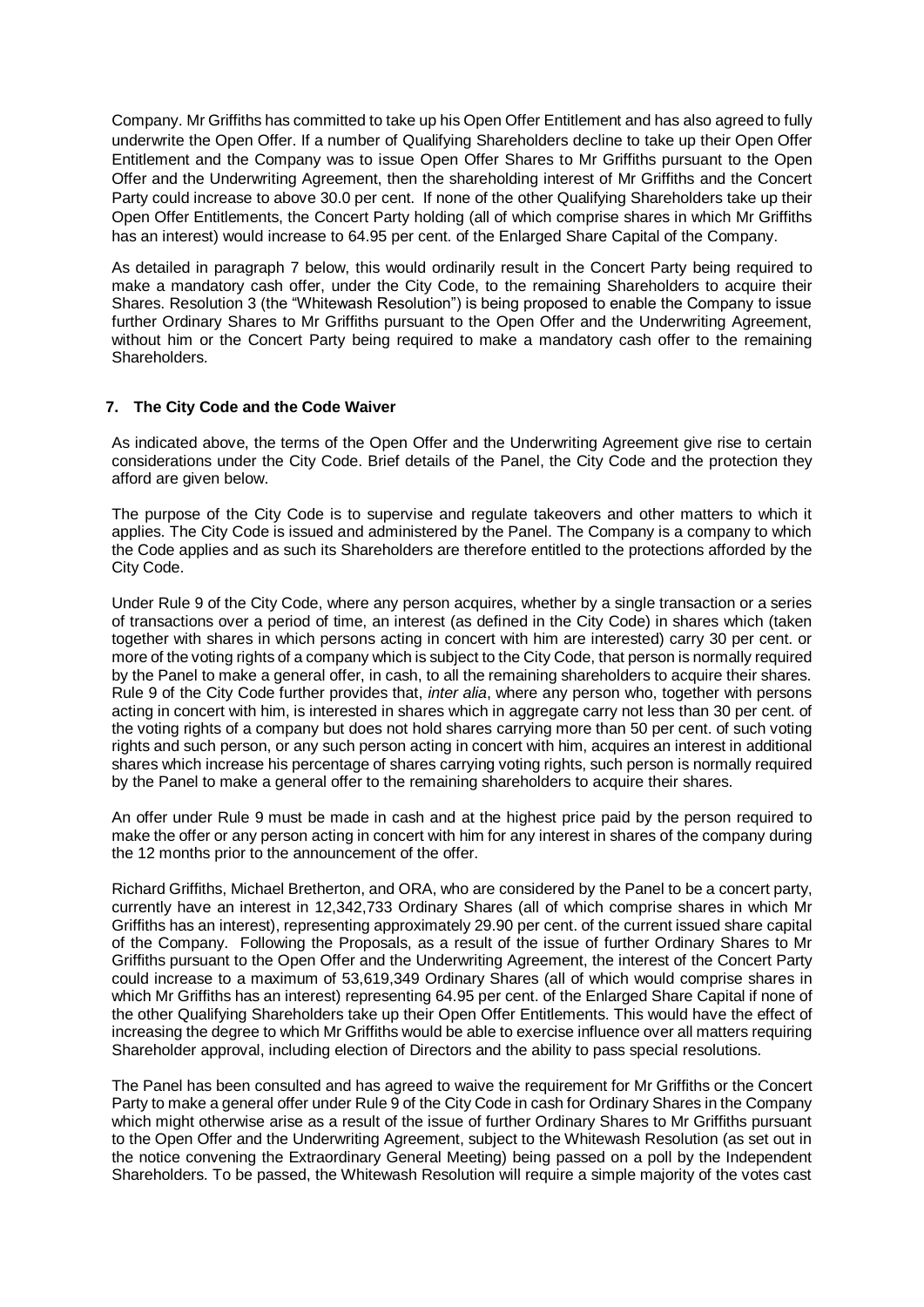by the Independent Shareholders. Mr Griffiths and ORA will not vote on the Whitewash Resolution. Mr Bretherton, who is a member of the Concert Party, has not taken part in in the deliberations of the Board in respect of the Underwriting Agreement and the Whitewash Resolution.

If following completion of the Proposals, Mr Griffiths and the Concert Party are interested in Shares carrying more than 50 per cent. of the Company's voting share capital then any further increase in his/its interest in Shares will no longer be subject to the provisions of Rule 9 of the City Code. Mr Griffiths and/or the Concert Party would in that instance, therefore, be able to increase his/its aggregate interest in Ordinary Shares without having to make an offer for the Company, although individual members of the Concert Party will not be able to increase their percentage interests in Shares through or between a Rule 9 threshold without Panel consent. They will, however, not be restricted from making an offer for the Company.

## **8. The intentions of Mr Griffiths and his controlled undertaking ORA Limited**

Adams is an investment holding and management company whose principal activity is investment in, opportunities focusing on the technology and life science sectors.

Mr Griffiths has confirmed to the Company that he intends that the Company should operate its business in the future in the same way that it currently does and that he has no intention to make any changes, following any increase in his percentage interests in Shares or voting rights as a result of the issue of Shares pursuant to the Open Offer and the Underwriting Agreement, to the Company's current plans regarding:

- the continued employment of its employees and management, including any material change in conditions of employment;
- the strategic plans and investment strategy of the Company and their likely repercussions on employment and the locations of the Company's places of business;
- employer contributions into the Company's pension schemes (which are currently nil), the accrual of benefits for new members and the admission of new members;
- the deployment of the Company's fixed assets; and
- the Company's existing trading facilities for its securities.

It is intended to continue to run the Company on a low cost base with strict management disciplines and investing criteria.

The Company, Cairn and Richard Griffiths have entered into the Relationship Agreement dated 2 June 2017 which will govern the relationship between the Company and Richard Griffiths following the Open Offer to ensure that the Company shall be managed independently for the benefit of shareholders as a whole.

## **9. Extraordinary General Meeting**

The circular being sent to Shareholders includes a copy of a notice convening the Extraordinary General Meeting to be held at the Company's registered office, IOMA House, Hope Street, Douglas, Isle of Man IM1 1AP at 11.00 a.m. on 28 June 2017 at which the following resolutions will be proposed:

## *Resolution 1 (Authority to allot shares)*

Resolution 1 is an ordinary resolution to increase the Directors' authority to allot Ordinary Shares, over and above those authorities granted at the Annual General Meeting on 2 September 2016 and which authorities will remain unaltered, to enable the Company to issue Shares in connection with the Open Offer.

## *Resolution 2 (Disapplication of Pre-Emption rights)*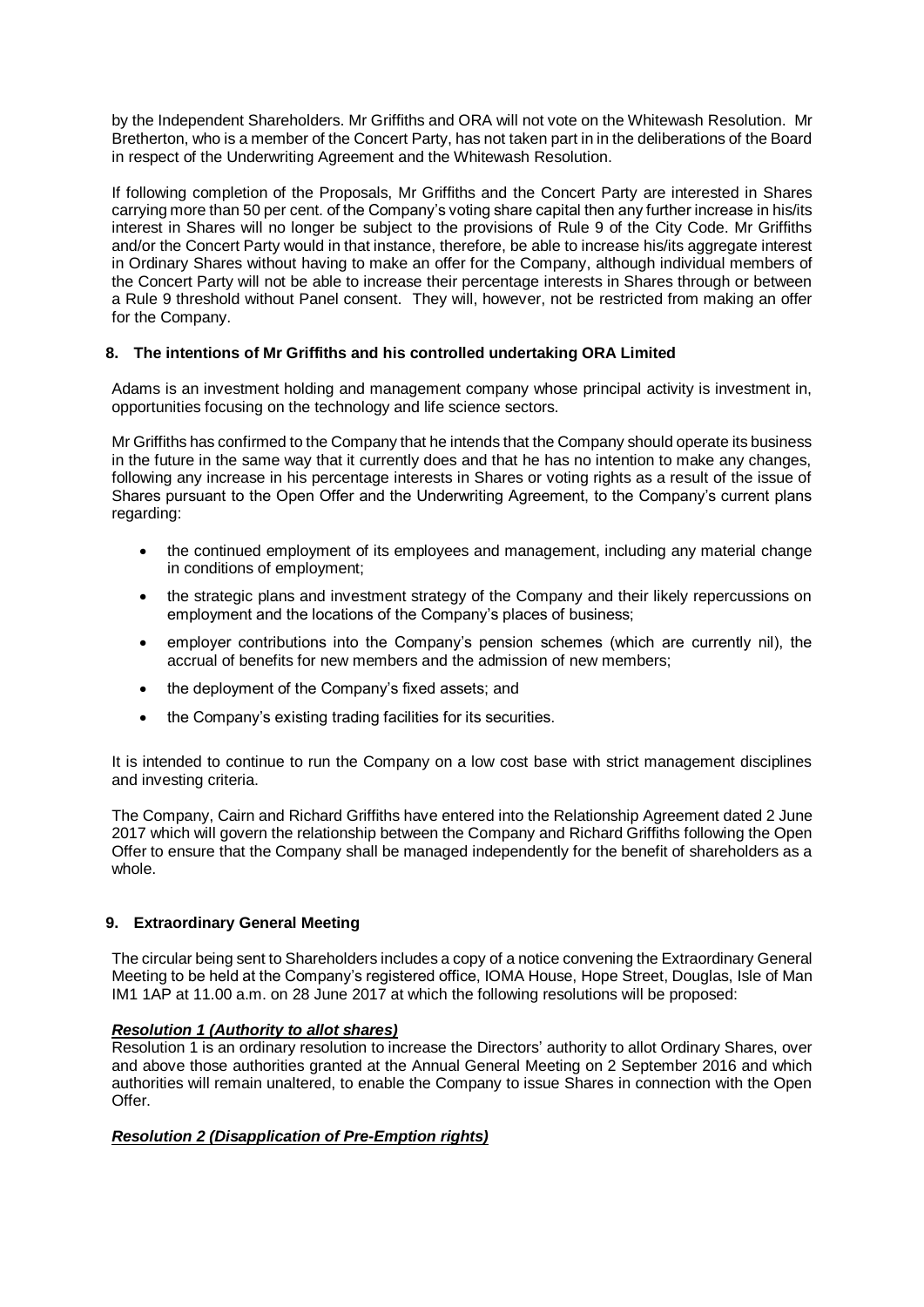Resolution 2 is a special resolution conditional on the passing of Resolution 1, to disapply the statutory pre-emption rights in respect of the allotment of the Ordinary Shares to be allotted pursuant to Resolution 1 in connection with the Open Offer.

### *Resolution 3 (the Whitewash Resolution)*

Resolution 3 is an ordinary resolution and relates to the disapplication of Rule 9 of the City Code following the issue of further Shares to Mr Griffiths pursuant to the Open Offer and the Underwriting Agreement. The Panel has confirmed that, subject to the Whitewash Resolution being passed by the requisite majority of the Independent Shareholders on a poll, no mandatory bid obligation on Mr Griffiths or the Concert Party under Rule 9 of the City Code would be triggered by virtue of the issue of Shares to Mr Griffiths pursuant to the Open Offer and the Underwriting Agreement.

In accordance with the requirements of the City Code, Mr Griffiths and his controlled undertaking ORA have undertaken not to vote on the Whitewash Resolution in respect of their aggregate holding of 12,342,733 Ordinary Shares.

The Proposals are conditional, inter alia, on the passing of the Resolutions and Admission.

The Company specifies that only those members registered on the Company's register of members at:

- 11.00 a.m. on 26 June 2017; or
- if the Extraordinary General Meeting is adjourned, at 11.00 a.m. on the day two days (not including non-working days) prior to the adjourned meeting,

shall be entitled to attend and vote at the Meeting.

Voting on the Whitewash Resolution will be by way of a poll and, following the Extraordinary General Meeting, the Company will announce its result on the Company's website at www.Adamsplc.co.uk.

#### **10. Recommendation**

The Independent Directors, having been so advised by Cairn, consider the Proposals to be fair and reasonable and in the best interests of the Company and its Shareholders as a whole and therefore recommend Shareholders to vote in favour of the Resolutions. In giving its advice, Cairn has taken account of the commercial assessments of the Independent Directors.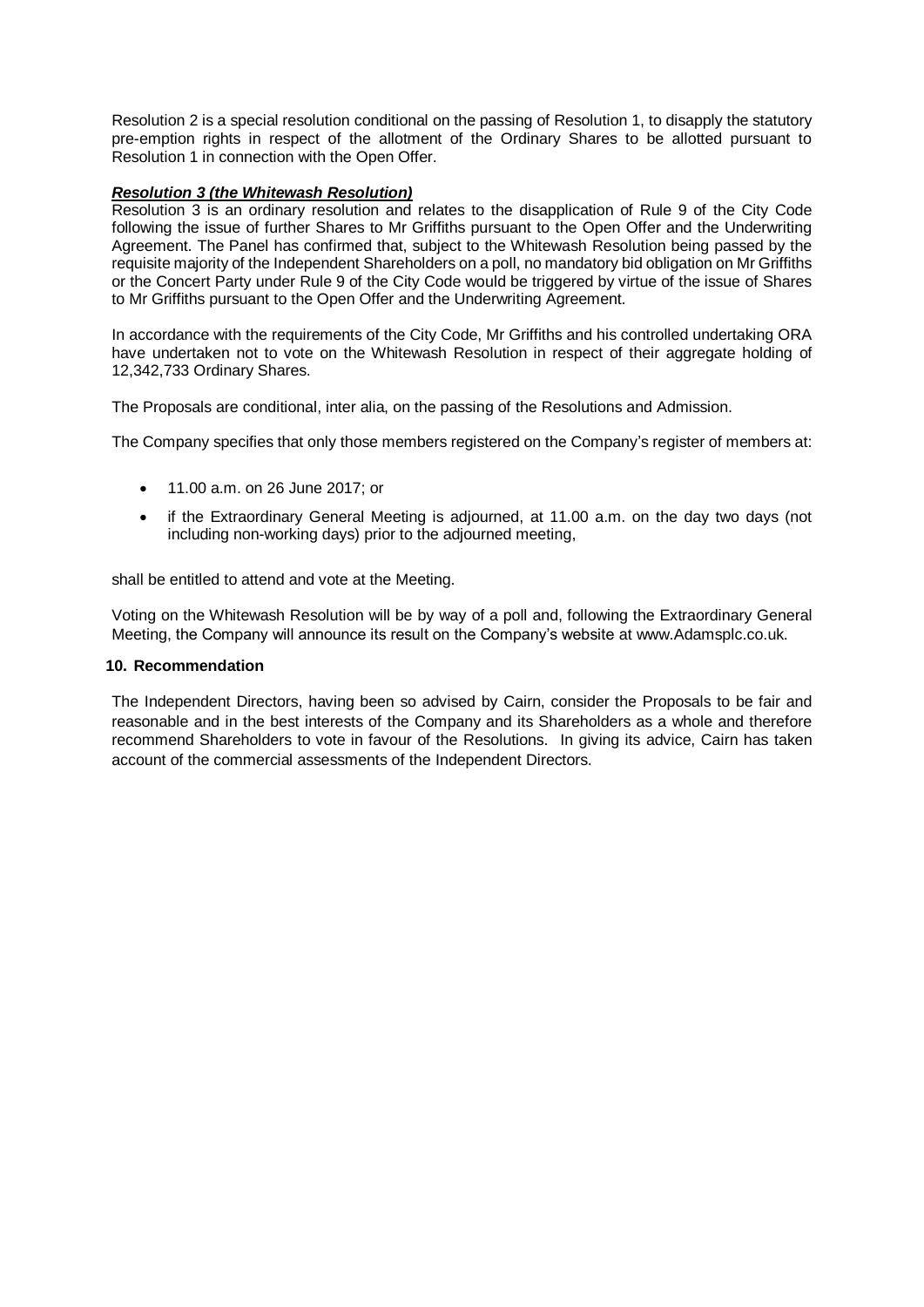## **EXPECTED TIMETABLE OF PRINCIPAL EVENTS**

**2017**

| Record Date for Open Offer Entitlements                                                                                                                                          | Close of business on 1 June                       |
|----------------------------------------------------------------------------------------------------------------------------------------------------------------------------------|---------------------------------------------------|
| Announcement of the Open Offer                                                                                                                                                   | 7.00 a.m. on 2 June                               |
| Publication and posting of the circular and posting of<br>the Form of Proxy and the Application Form to<br><b>Qualifying Shareholders</b>                                        | 2 June                                            |
| <b>Ex-Entitlement Date</b>                                                                                                                                                       | $8.00$ a.m. on $2$ June                           |
| Open Offer Entitlements credited to stock accounts of<br>Qualifying CREST Shareholders in CREST                                                                                  | as soon as possible after 8.00 a.m. on<br>5 June  |
| Recommended latest time for requesting withdrawal<br>of Open Offer Entitlements from CREST                                                                                       | 4.30 p.m. on 20 June                              |
| Recommended latest time for depositing Open Offer<br><b>Entitlements into CREST</b>                                                                                              | 3.00 p.m. on 21 June                              |
| Latest time and date for splitting of Application Forms<br>(to satisfy bona fide market claims only)                                                                             | 3.00 p.m. on 22 June                              |
| Latest time and date for receipt of Forms of Proxy in<br>respect of the Extraordinary General Meeting                                                                            | 11.00 a.m. on 26 June                             |
| Latest time and date for receipt of completed<br>Application Forms, and payment in full under the<br>Open Offer or settlement of relevant CREST<br>instructions (as appropriate) | 11.00 a.m. on 26 June                             |
| <b>Extraordinary General Meeting</b>                                                                                                                                             | 11.00 a.m. on 28 June                             |
| Announcement of result of Extraordinary General<br>Meeting and Open Offer                                                                                                        | 28 June                                           |
| Admission effective and trading expected to begin in<br>Open Offer Shares on AIM                                                                                                 | 8.00 a.m. on 29 June                              |
| CREST members' accounts credited in respect of<br>Open Offer Shares in uncertificated form                                                                                       | as soon as possible after 8.00 a.m. on<br>29 June |
| Despatch of share certificates in respect of Open Offer<br>Shares                                                                                                                | 5 July                                            |

All times are London times and each of the times and dates are subject to change. If any of the details contained in the timetable above should change, the revised times and dates will be notified by means of an announcement through a Regulatory Information Service. Certain of the events in the timetable above are conditional upon, *inter alia*, the approval of the Resolutions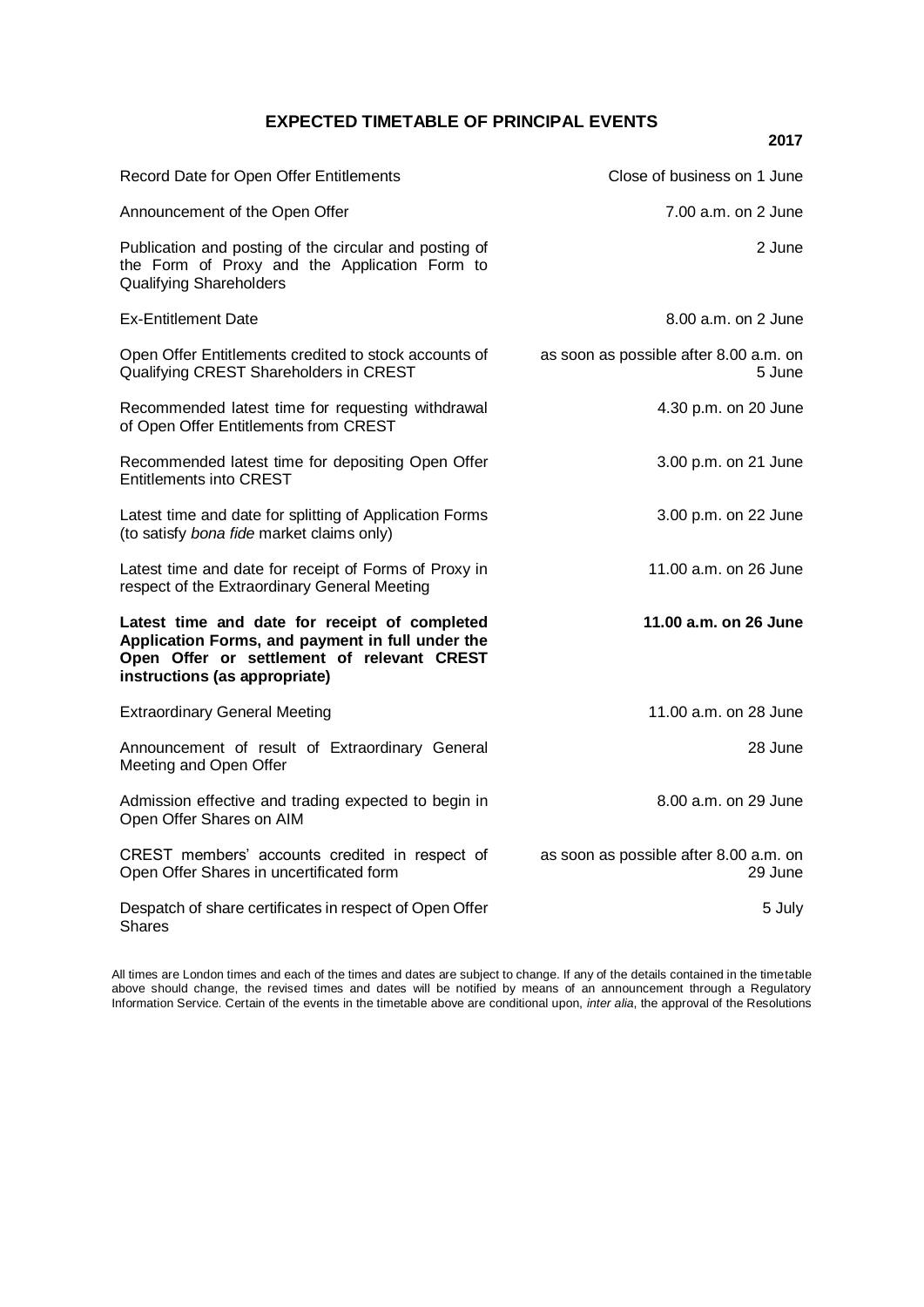| <b>DEFINITIONS</b>        |                                                                                                                                                                                                                                                                                                                                               |  |
|---------------------------|-----------------------------------------------------------------------------------------------------------------------------------------------------------------------------------------------------------------------------------------------------------------------------------------------------------------------------------------------|--|
| "Act"                     | the Companies Act 2006 of the Isle of Man (as<br>amended);                                                                                                                                                                                                                                                                                    |  |
| "Admission"               | the effective admission of the Open Offer Shares<br>to trading on AIM;                                                                                                                                                                                                                                                                        |  |
| "AIM"                     | the market of that name operated by the London<br>Stock Exchange;                                                                                                                                                                                                                                                                             |  |
| "AIM Rules"               | the AIM Rules for Companies;                                                                                                                                                                                                                                                                                                                  |  |
| "Applicant"               | a Qualifying Shareholder or a person entitled by<br>virtue of a bona fide market claim who lodges an<br>Application Form or submits a valid USE<br>instruction in CREST in connection with the Open<br>Offer;                                                                                                                                 |  |
| "Application Form"        | the application form enclosed with the circular for<br>use by Qualifying Non-CREST Shareholders in<br>connection with the Open Offer;                                                                                                                                                                                                         |  |
| "Articles"                | the articles of association of the Company for the<br>time being;                                                                                                                                                                                                                                                                             |  |
| "Cairn"                   | Cairn Financial Advisers LLP, the Company's<br>Nominated Adviser;                                                                                                                                                                                                                                                                             |  |
| "City Code"               | the City Code on Takeovers and Mergers;                                                                                                                                                                                                                                                                                                       |  |
| "Code Waiver"             | the waiver, conditional upon the passing of the<br>Whitewash Resolution, by the Panel of the<br>obligation on the Concert Party that may<br>otherwise arise under Rule 9 of the City Code to<br>make a mandatory cash offer for the issued<br>Ordinary Shares not already owned by it as a<br>result of the acquisition of Open Offer Shares; |  |
| "Company" or "Adams"      | Adams plc;                                                                                                                                                                                                                                                                                                                                    |  |
| "Concert Party"           | Richard Griffiths, Michael Bretherton and ORA<br>Limited;                                                                                                                                                                                                                                                                                     |  |
| "CREST"                   | the relevant system (as defined in the CREST<br>Regulations) for paperless settlement of share<br>transfers and the holding of shares in<br>uncertificated form which is administered by<br>Euroclear;                                                                                                                                        |  |
| "CREST Manual"            | the CREST Manual referred to in agreements<br>entered into by Euroclear and available at<br>www.euroclear.com;                                                                                                                                                                                                                                |  |
| "CREST member"            | a person who has been admitted to CREST as a<br>system-member (as defined in the CREST<br>Regulations);                                                                                                                                                                                                                                       |  |
| "CREST member account ID" | the identification code or number attached to a<br>member account in CREST;                                                                                                                                                                                                                                                                   |  |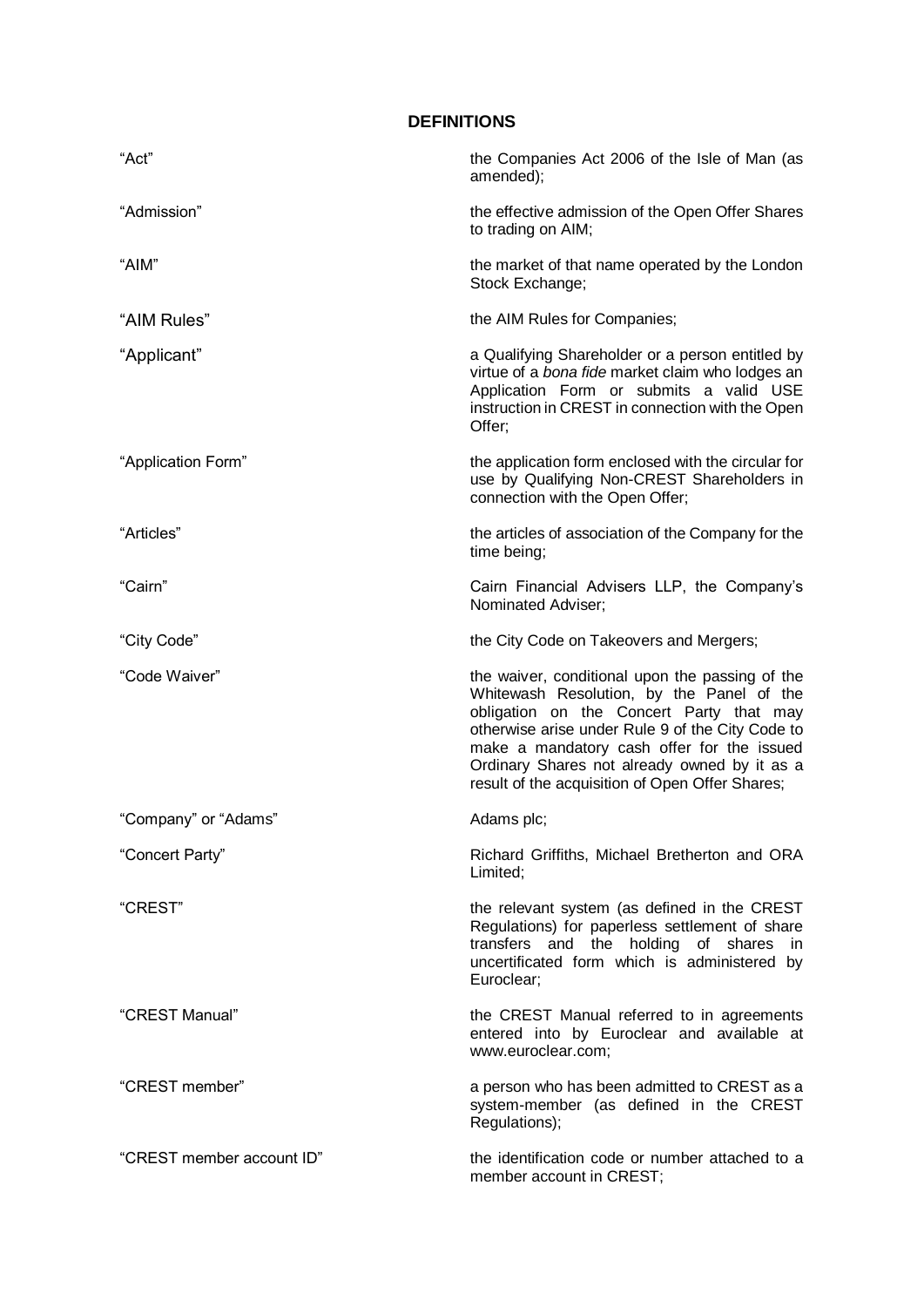| "CREST participant"             | a person who is, in relation to CREST, a system-<br>participant<br>defined<br><b>CREST</b><br>(as<br>in<br>the<br>Regulations);                                                                                |
|---------------------------------|----------------------------------------------------------------------------------------------------------------------------------------------------------------------------------------------------------------|
| "CREST participant ID"          | shall have the meaning given in the CREST<br>Manual:                                                                                                                                                           |
| "CREST payment"                 | shall have the meaning given in the CREST<br>Manual;                                                                                                                                                           |
| "CREST Regulations"             | The Isle of Man Uncertificated Securities<br>Regulations 2006 (Statutory Document No<br>743/06) together with the United Kingdom<br>Uncertificated Securities Regulations 2001 (SI<br>2001/3755) (as amended); |
| "CREST sponsor"                 | a CREST participant admitted to CREST as a<br>CREST sponsor;                                                                                                                                                   |
| "CREST sponsored member"        | a CREST member admitted to CREST as a<br>sponsored member;                                                                                                                                                     |
| "Directors" or "Board"          | the directors of the Company at the date of this<br>announcement;                                                                                                                                              |
| "Enlarged Share Capital"        | the entire issued ordinary share capital of the<br>Company on Admission following completion of<br>the Open Offer;                                                                                             |
| "Euroclear"                     | Euroclear UK & Ireland Limited, the operator of<br>CREST;                                                                                                                                                      |
| "Ex-Entitlement Date"           | the date on which the Existing Ordinary Shares<br>are marked "ex" for entitlement under the Open<br>Offer;                                                                                                     |
| "Existing Ordinary Shares"      | the existing ordinary shares of $\epsilon$ 0.01 each in the<br>capital of the Company in issue at the date of this<br>announcement;                                                                            |
| "Extraordinary General Meeting" | the extraordinary general meeting of the<br>Company convened for 11.00 a.m. on 28 June<br>2017 and any adjournment thereof;                                                                                    |
| "Form of Proxy"                 | the form of proxy enclosed with the circular for<br>use by Shareholders in connection with the<br><b>Extraordinary General Meeting;</b>                                                                        |
| "FCA"                           | the Financial Conduct Authority;                                                                                                                                                                               |
| "FSMA"                          | the Financial Services and Markets Act 2000 (as<br>amended);                                                                                                                                                   |
| "Independent Directors"         | The Directors that are independent of Richard<br>Griffiths, being Nicholas Woolard and Andrew<br>Mitchell as at the date of this announcement;                                                                 |
| "Independent Shareholders"      | all Shareholders other than members of the<br>Concert Party;                                                                                                                                                   |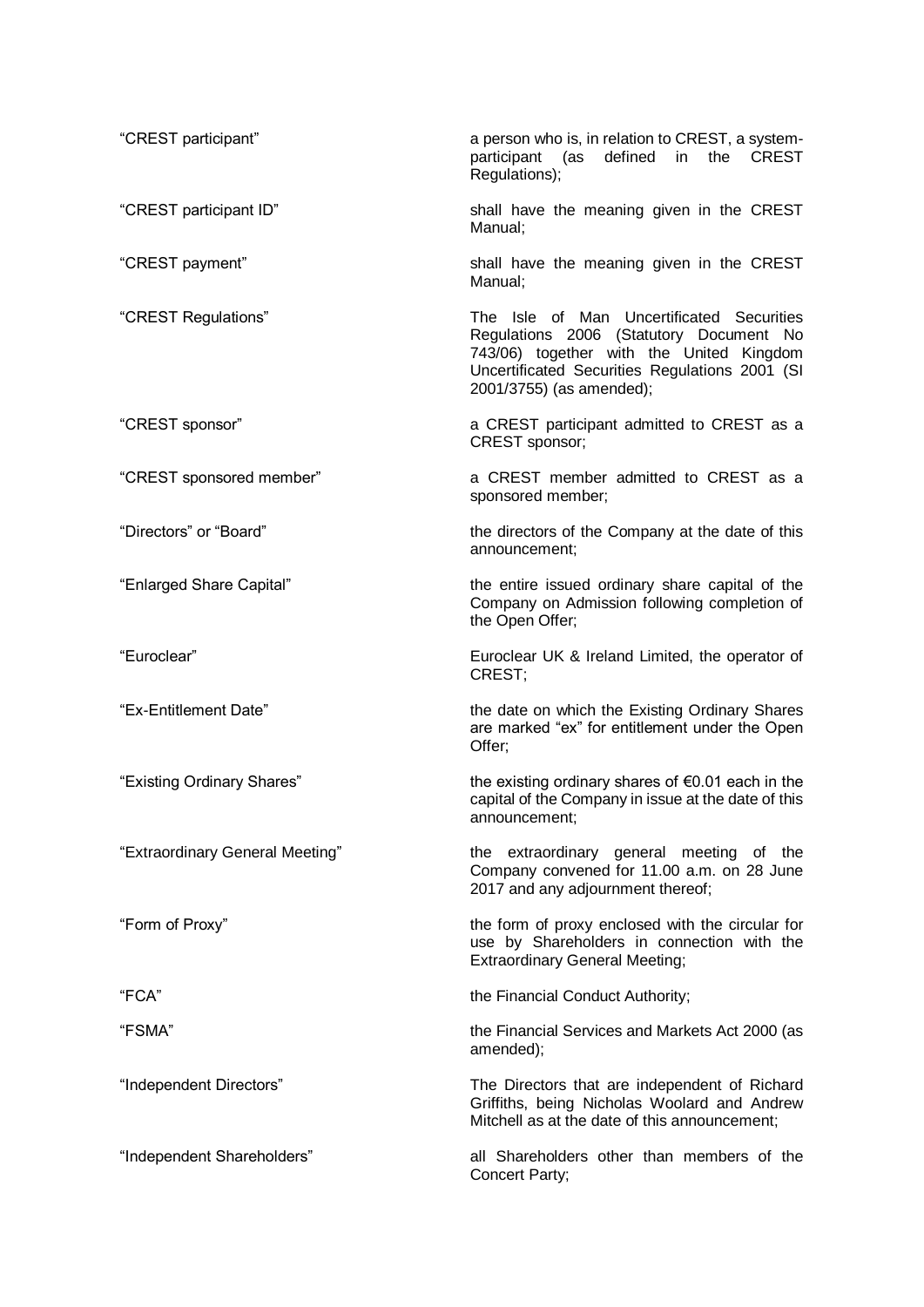| "Issue Price"                       | 2.5 pence per Open Offer Share;                                                                                                                                                                                                                                                                     |
|-------------------------------------|-----------------------------------------------------------------------------------------------------------------------------------------------------------------------------------------------------------------------------------------------------------------------------------------------------|
| "London Stock Exchange"             | London Stock Exchange plc;                                                                                                                                                                                                                                                                          |
| "Member Account ID"                 | the identification code or number attached to any<br>member account in CREST;                                                                                                                                                                                                                       |
| "New Ordinary Shares"               | ordinary shares of $\epsilon$ 0.01 each in the capital of the<br>Company arising on completion of the Open<br>Offer:                                                                                                                                                                                |
| "Official List"                     | the Official List of the United Kingdom Listing<br>Authority;                                                                                                                                                                                                                                       |
| "Open Offer"                        | the conditional offer to Qualifying Shareholders,<br>constituting an invitation to apply for Open Offer<br>Shares:                                                                                                                                                                                  |
| "Open Offer Entitlement"            | the entitlement to apply for Open Offer Shares<br>pursuant to the Open Offer;                                                                                                                                                                                                                       |
| "Open Offer Shares"                 | the 41,276,616 Ordinary Shares which are the<br>subject of the Open Offer;                                                                                                                                                                                                                          |
| "ORA" or "ORA Limited"              | ORA Limited, a company incorporated in Jersey<br>with registered number 114893 and having its<br>registered office at Kensington Chambers, 46/50<br>Kensington Place, St Helier, Jersey, JE1 1ET;                                                                                                   |
| "Ordinary Shares" or "Shares"       | ordinary shares of $\epsilon$ 0.01 each in the Company;                                                                                                                                                                                                                                             |
| "Overseas Shareholders"             | shareholders who are resident in or a citizen or<br>national of any country outside the United<br>Kingdom;                                                                                                                                                                                          |
| "Panel"                             | the Panel on Takeovers and Mergers;                                                                                                                                                                                                                                                                 |
| "Peterhouse"                        | Peterhouse Corporate Finance Limited;                                                                                                                                                                                                                                                               |
| "Proposals"                         | the Open Offer and the Underwriting Agreement;                                                                                                                                                                                                                                                      |
| "Prospectus Rules"                  | the Prospectus Rules made in accordance with<br>EU Prospective Directive 2003/71/EC published<br>by the FCA pursuant to Part VI of FSMA;                                                                                                                                                            |
| "Qualifying CREST Shareholders"     | Qualifying<br>Shareholders<br>Existing<br>holding<br>Ordinary Shares in a CREST account;                                                                                                                                                                                                            |
| "Qualifying Non-CREST Shareholders" | Shareholders holding<br>Qualifying<br>Existing<br>Ordinary Shares in certificated form;                                                                                                                                                                                                             |
| "Qualifying Shareholders"           | shareholders whose Existing Ordinary Shares<br>are on the register of members of the Company<br>at the close of business on the Record Date with<br>the exclusion (subject to exemptions) of persons<br>with a registered address or located or resident<br>in any of the Restricted Jurisdictions; |
| "Receiving Agent"                   | Share Registrars Limited;                                                                                                                                                                                                                                                                           |